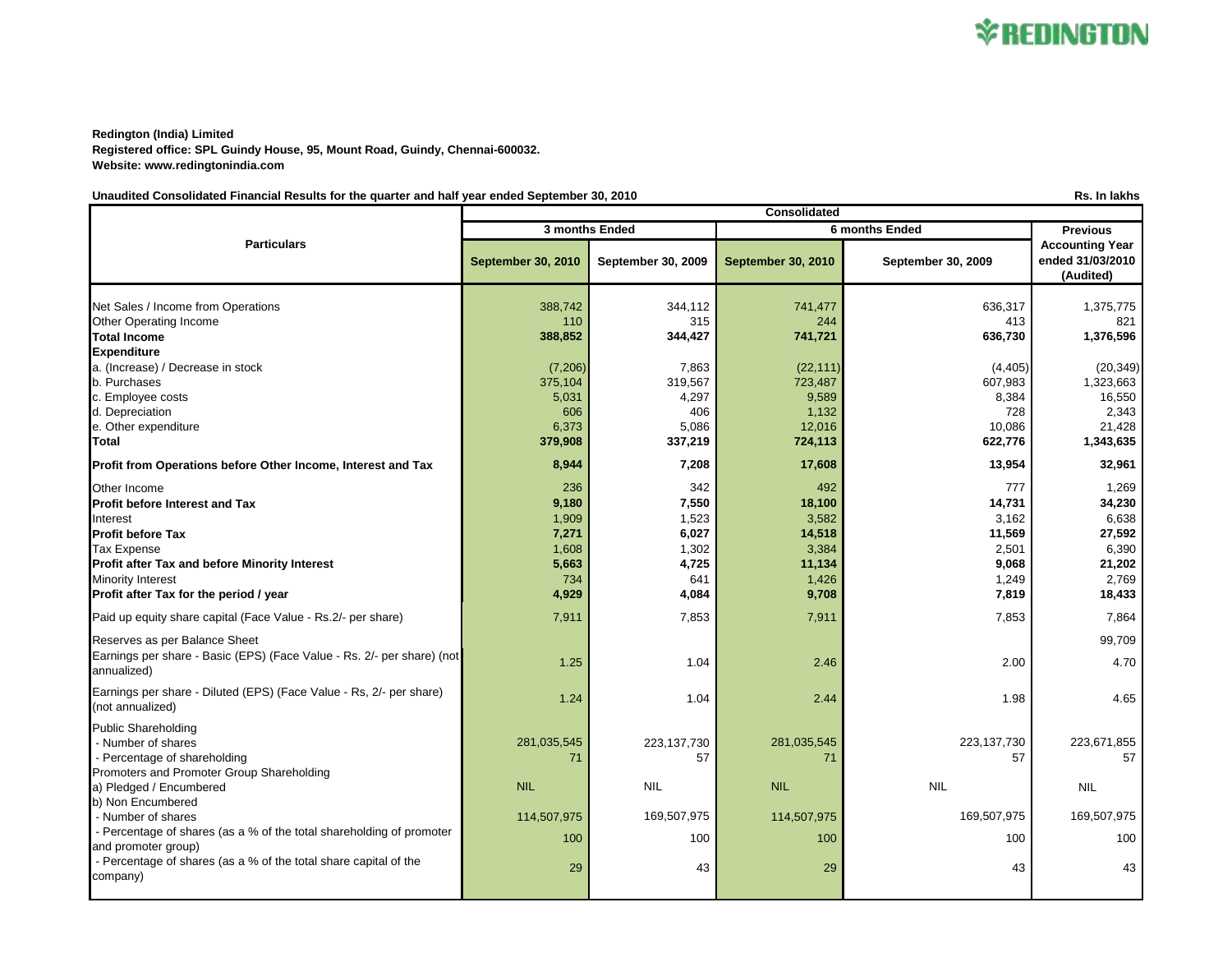

## **Unaudited Standalone Financial Results for the quarter and half year ended September 30, 2010 Rs. In lakhs**

|                                                                                               | <b>Standalone</b>         |                    |                           |                    |                        |  |
|-----------------------------------------------------------------------------------------------|---------------------------|--------------------|---------------------------|--------------------|------------------------|--|
| <b>Particulars</b>                                                                            | 3 months Ended            |                    | 6 months Ended            |                    | <b>Accounting Year</b> |  |
|                                                                                               | <b>September 30, 2010</b> | September 30, 2009 | <b>September 30, 2010</b> | September 30, 2009 | ended 31/03/2010       |  |
|                                                                                               |                           |                    |                           |                    |                        |  |
| Net Sales / Income from Operations                                                            | 203,189                   | 167,285            | 378,717                   | 301,492            | 644,962                |  |
| Other Operating Income                                                                        | 118                       | 200                | 243                       | 378                | 708                    |  |
| <b>Total Income</b>                                                                           | 203,307                   | 167,485            | 378,960                   | 301,870            | 645,670                |  |
| <b>Expenditure</b>                                                                            |                           |                    |                           |                    |                        |  |
| a. (Increase) / Decrease in stock                                                             | (15, 352)                 | (6, 179)           | (15, 710)                 | (7,798)            | (14, 897)              |  |
| b. Purchases                                                                                  | 208,384                   | 165,202            | 374,406                   | 293,430            | 623,423                |  |
| c. Employee costs                                                                             | 2,237                     | 2,072              | 4,456                     | 4,003              | 7,978                  |  |
| d. Depreciation                                                                               | 385                       | 188                | 739                       | 294                | 1,541                  |  |
| e. Other expenditure                                                                          | 2,937                     | 2,268              | 5,693                     | 4,386              | 9,324                  |  |
| Total                                                                                         | 198,591                   | 163,551            | 369,584                   | 294,315            | 627,369                |  |
| Profit from Operations before Other Income, Interest and Tax                                  | 4,716                     | 3,934              | 9,376                     | 7,555              | 18,301                 |  |
|                                                                                               | 227                       | 96                 | 619                       | 175                | 319                    |  |
| Other Income                                                                                  |                           |                    |                           |                    |                        |  |
| <b>Profit before Interest and Tax</b>                                                         | 4,943                     | 4,030              | 9,995                     | 7,730              | 18,620                 |  |
| Interest                                                                                      | 930                       | 815                | 1,759                     | 1,637              | 3,304                  |  |
| <b>Profit before Tax</b>                                                                      | 4,013                     | 3,215              | 8,236                     | 6,093              | 15,316                 |  |
| <b>Tax Expense</b>                                                                            | 1,285                     | 1,087              | 2,714                     | 2,082              | 5,370                  |  |
| Profit after Tax and before Minority Interest                                                 | 2,728                     | 2,128              | 5,522                     | 4,011              | 9,946                  |  |
| Minority Interest                                                                             |                           |                    |                           |                    |                        |  |
| Profit after Tax for the period / year                                                        | 2,728                     | 2,128              | 5,522                     | 4,011              | 9,946                  |  |
| Paid up equity share capital (Face Value - Rs.2/- per share)<br>Reserves as per Balance Sheet | 7,911                     | 7,853              | 7,911                     | 7,853              | 7,864<br>59,734        |  |
| Earnings per share - Basic (EPS) (Face Value - Rs. 2/- per share)                             | 0.69                      | 0.54               | 1.40                      | 1.03               | 2.54                   |  |
| (not annualized)                                                                              |                           |                    |                           |                    |                        |  |
| Earnings per share - Diluted (EPS) (Face Value - Rs. 2/- per share)                           | 0.69                      | 0.54               | 1.39                      | 1.02               | 2.51                   |  |
| (not annualized)                                                                              |                           |                    |                           |                    |                        |  |
| <b>Public Shareholding</b>                                                                    |                           |                    |                           |                    |                        |  |
| - Number of shares                                                                            | 281,035,545               | 223, 137, 730      | 281,035,545               | 223, 137, 730      | 223,671,855            |  |
| - Percentage of shareholding                                                                  | 71                        | 57                 | 71                        | 57                 | 57                     |  |
| Promoters and Promoter Group Shareholding                                                     |                           |                    |                           |                    |                        |  |
| a) Pledged / Encumbered                                                                       | <b>NIL</b>                | <b>NIL</b>         | <b>NIL</b>                | <b>NIL</b>         | <b>NIL</b>             |  |
| b) Non Encumbered                                                                             |                           |                    |                           |                    |                        |  |
| - Number of shares                                                                            | 114,507,975               | 169,507,975        | 114,507,975               | 169,507,975        | 169,507,975            |  |
| - Percentage of shares (as a % of the total shareholding of promoter<br>and promoter group)   | 100                       | 100                | 100                       | 100                | 100                    |  |
| - Percentage of shares (as a % of the total share capital of the                              | 29                        | 43                 | 29                        | 43                 | 43                     |  |
| company)                                                                                      |                           |                    |                           |                    |                        |  |
|                                                                                               |                           |                    |                           |                    |                        |  |